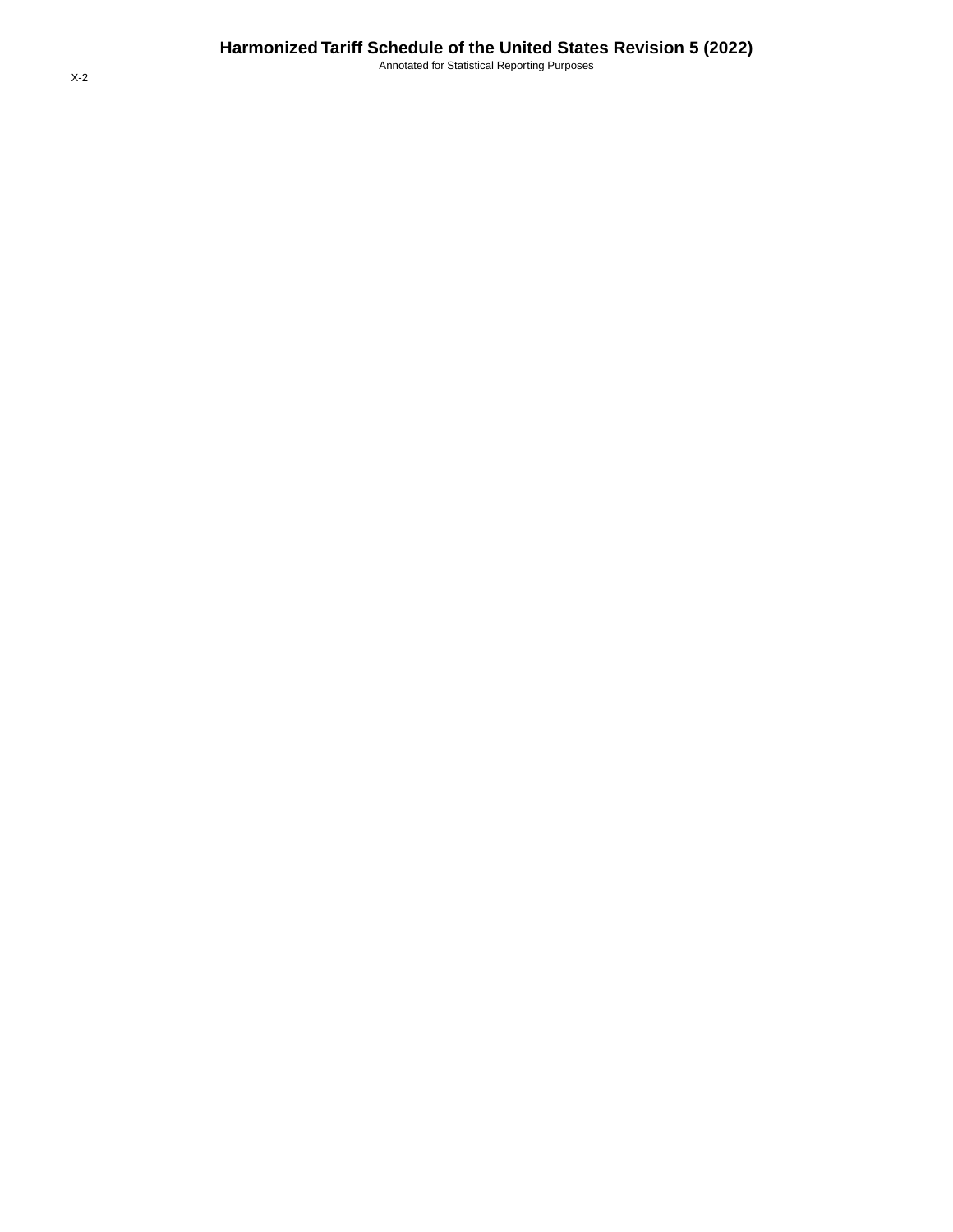Annotated for Statistical Reporting Purposes

#### CHAPTER 47

#### PULP OF WOOD OR OF OTHER FIBROUS CELLULOSIC MATERIAL; RECOVERED (WASTE AND SCRAP) PAPER OR PAPERBOARD

#### **Note**

X 47-1

1. For the purposes of heading 4702, the expression "chemical wood pulp, dissolving grades" means chemical woodpulp having by weight an insoluble fraction of 92 percent or more for soda or sulfate woodpulp or of 88 percent or more for sulfite woodpulp after one hour in a caustic soda solution containing 18 percent sodium hydroxide (NaOH) at 20°C, and for sulfite woodpulp an ash content that does not exceed 0.15 percent by weight.

### Compiler's Note

The provisions of subchapter II of chapter 99 (Miscellaneous Tariff Bills or MTBs), the provisions of the Generalized System of Preferences (GSP) found in General Note 4 and most product exclusions from the additional tariffs on products of China in subchapter III of chapter 99 expired on December 31, 2020. However, no endnotes or footnotes relating to these provisions have been deleted as of the issue date of this edition.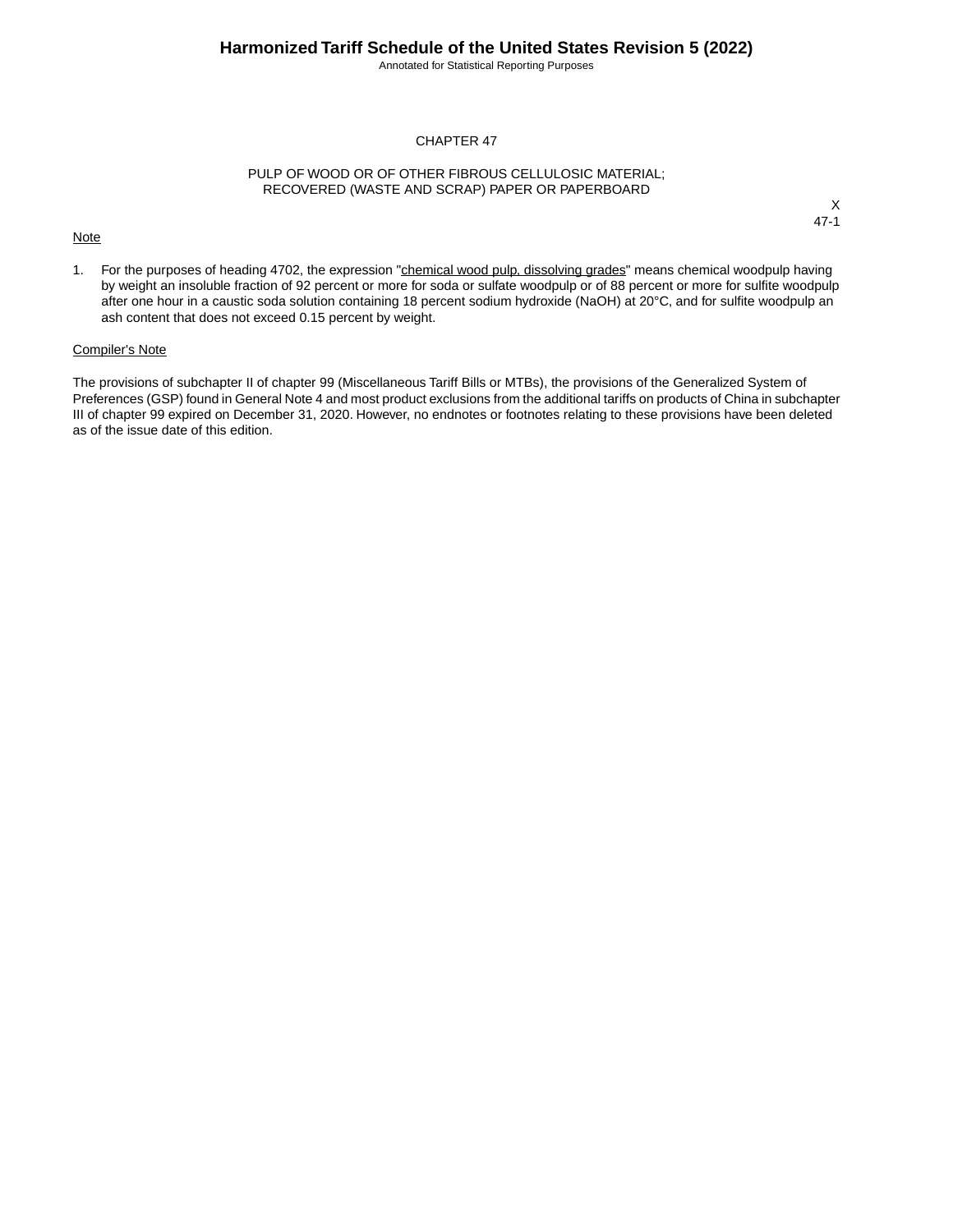# **Harmonized Tariff Schedule of the United States Revision 5 (2022)**

Annotated for Statistical Reporting Purposes

|            | Heading/      | Stat.           |                                                                          | Unit                     |                    | <b>Rates of Duty</b> |                |
|------------|---------------|-----------------|--------------------------------------------------------------------------|--------------------------|--------------------|----------------------|----------------|
|            | Subheading    | Suf-<br>fix     | <b>Article Description</b>                                               | οf<br>Quantity           | General            | 1<br>Special         | $\overline{2}$ |
| 4701.00.00 |               | 00 <sub>1</sub> |                                                                          |                          | Free <sup>1/</sup> |                      | Free           |
|            | 4702.00.00    |                 |                                                                          |                          | Free <sup>1/</sup> |                      | Free           |
|            |               | 20              |                                                                          |                          |                    |                      |                |
|            |               | 40              |                                                                          |                          |                    |                      |                |
| 4703       |               |                 | Chemical woodpulp, soda or sulfate, other than dissolving                |                          |                    |                      |                |
|            |               |                 | grades:                                                                  |                          |                    |                      |                |
|            | 4703.11.00    | 00              | Unbleached:                                                              |                          |                    |                      | Free           |
|            | 4703.19.00    | 00              |                                                                          |                          |                    |                      | Free           |
|            |               |                 | Semibleached or bleached:                                                |                          |                    |                      |                |
|            | 4703.21.00    |                 |                                                                          |                          |                    |                      | Free           |
|            |               | 20              |                                                                          |                          |                    |                      |                |
|            |               | 40              |                                                                          |                          |                    |                      |                |
|            | 4703.29.00    |                 |                                                                          |                          | Free <sup>1/</sup> |                      | Free           |
|            |               | 20              |                                                                          |                          |                    |                      |                |
|            |               | 40              |                                                                          |                          |                    |                      |                |
| 4704       |               |                 | Chemical woodpulp, sulfite, other than dissolving grades:<br>Unbleached: |                          |                    |                      |                |
|            | 4704.11.00    | 00              |                                                                          |                          |                    |                      | Free           |
|            | 4704.19.00    | 00              |                                                                          |                          |                    |                      | Free           |
|            |               |                 | Semibleached or bleached:                                                |                          |                    |                      |                |
|            | 4704.21.00    | 00              |                                                                          | t adw Free <sup>1/</sup> |                    |                      | Free           |
|            | 4704.29.00    | 00              |                                                                          |                          |                    |                      | Free           |
|            | 4705.00.00    | 00 <sub>1</sub> | Wood pulp obtained by a combination of mechanical and                    |                          |                    |                      |                |
|            |               |                 |                                                                          | t adw Free <sup>1/</sup> |                    |                      | Free           |
| 4706       |               |                 | Pulps of fibers derived from recovered (waste and scrap) paper           |                          |                    |                      |                |
|            | 4706.10.00    | 00              | or paperboard or of other fibrous cellulosic material:                   |                          |                    |                      | Free           |
|            |               |                 |                                                                          |                          |                    |                      |                |
|            | 4706.20.00    | 00              | Pulps of fibers derived from recovered (waste and scrap)                 |                          |                    |                      | Free           |
|            | 4706.30.00    | 00              |                                                                          |                          |                    |                      | Free           |
|            |               |                 | Other:                                                                   |                          |                    |                      |                |
|            | 4706.91.00 00 |                 |                                                                          |                          |                    |                      | Free           |
|            | 4706.92.01    | 00              |                                                                          |                          |                    |                      | Free           |
|            | 4706.93.01    | 00              | Obtained by a combination of mechanical and chemical                     |                          |                    |                      |                |
|            |               |                 |                                                                          | t adw Free <sup>1/</sup> |                    |                      | Free           |
| 4707       |               |                 | Recovered (waste and scrap) paper and paperboard:                        |                          |                    |                      |                |
|            | 4707.10.00    | 00              | Unbleached kraft paper or paperboard or corrugated paper                 |                          |                    |                      |                |
|            |               |                 |                                                                          |                          |                    |                      | Free           |
|            | 4707.20.00    |                 | Other paper or paperboard, made mainly of bleached                       |                          |                    |                      |                |
|            |               | 20              |                                                                          |                          |                    |                      | Free           |
|            |               | 40              |                                                                          |                          |                    |                      |                |
|            | 4707.30.00    |                 | Paper or paperboard made mainly of mechanical pulp (for                  |                          |                    |                      |                |
|            |               |                 | example, newspapers, journals and similar printed                        |                          |                    |                      |                |
|            |               |                 |                                                                          |                          |                    |                      | Free           |
|            |               | 20              |                                                                          |                          |                    |                      |                |
|            | 4707.90.00    | 40<br>00        |                                                                          |                          |                    |                      | Free           |
|            |               |                 |                                                                          |                          |                    |                      |                |
|            |               |                 |                                                                          |                          |                    |                      |                |
|            |               |                 |                                                                          |                          |                    |                      |                |
|            |               |                 |                                                                          |                          |                    |                      |                |
|            |               |                 |                                                                          |                          |                    |                      |                |

X 47-2